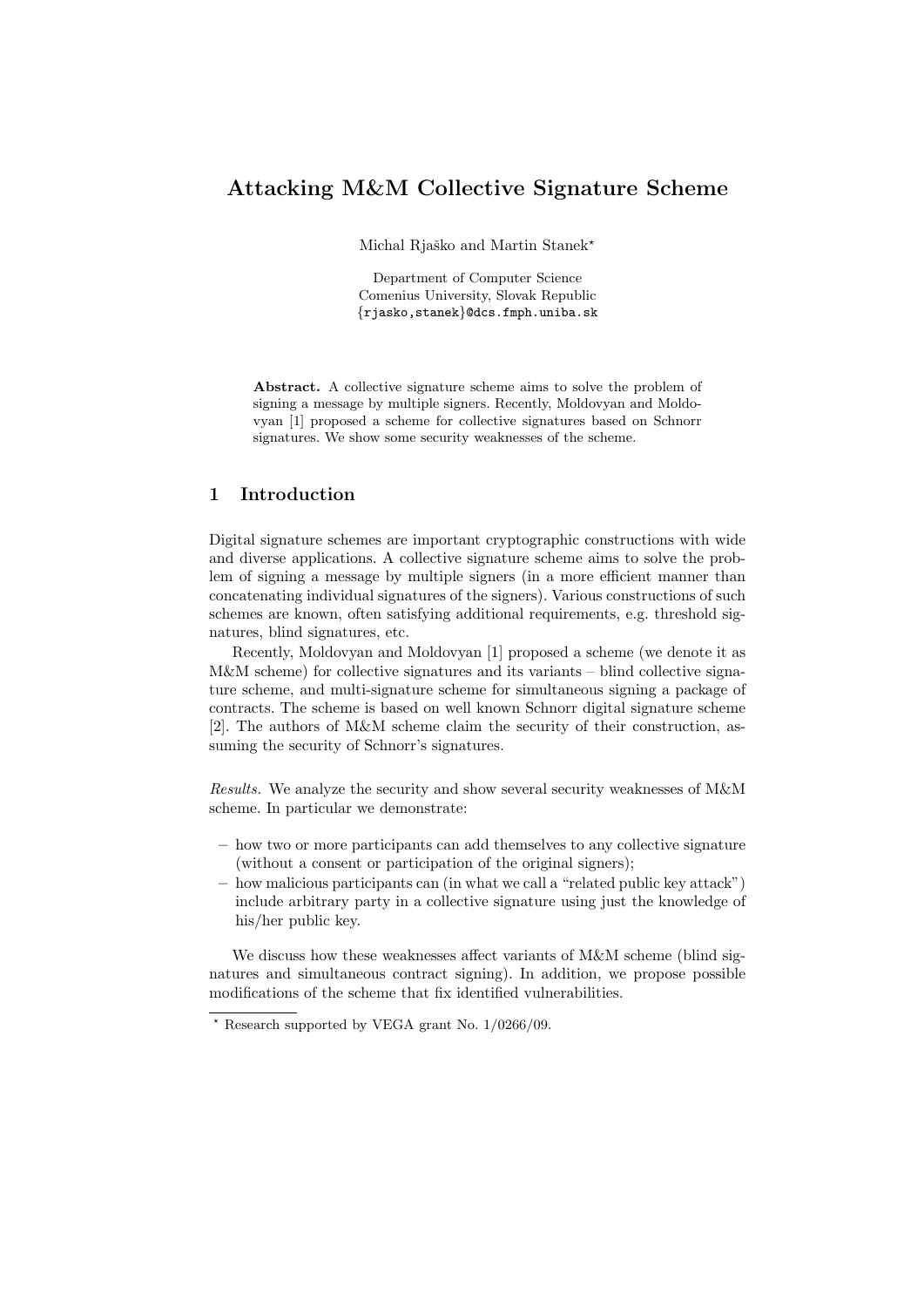# 2 M&M Scheme

Let p be a large prime, and q be a prime such that  $q | (p-1)$ . Let g be an element with order q in the multiplicative group  $(\mathbb{Z}_p^*, \cdot)$ . We denote the participants (signers) by  $P_1, \ldots, P_m$ . A private key of the participant  $P_i$  is a randomly chosen value  $x_i$  from  $\mathbb{Z}_q$ . The corresponding public key is computed as  $Y_i = g^{x_i} \mod p$ . Let  $H$  be a hash function.

In order to collectively sign a message M, the participants  $P_1, \ldots, P_m$  perform the following computation:

- 1. Each signer  $P_i$  chooses random  $t_i \in \mathbb{Z}_q$ , and computes  $R_i = g^{t_i} \mod p$ .
- 2. The signers compute the first part of the signature:  $E = H(M || R)$ , where  $R = R_1 R_2 \cdot \ldots \cdot R_m \bmod p.$
- 3. Each signer  $P_i$  computes  $S_i = t_i + x_i E \text{ mod } q$ .
- 4. The signers compute the second part of the signature:  $S = S_1 + ... + S_m$  mod q.
- 5. The collective signature is the pair  $\langle E, S \rangle$ .

The validity of the collective signature  $\langle E, S \rangle$  of M is tested in the following way (knowing/assuming participants  $P_1, \ldots, P_m$  as signers):

- 1. Compute the collective public key  $Y = Y_1 Y_2 \cdot \ldots \cdot Y_m \text{ mod } p$ .
- 2. The signature is valid, if and only if  $H(M || Y^{-E} g^{S}) \stackrel{?}{=} E$ .

Remark 1. The scheme can be stated more generally, in any group  $G$  of order  $q$ .

# 3 Security Problems of M&M Scheme

Although the authors of  $M\&M$  scheme perform a security analysis (see [1]), we were able to find some weaknesses of the scheme. We present our findings in this section.

## 3.1 Joining a Collective Signature

Let us assume that  $P_1, \ldots, P_m$  collectively signed a message M, and the signature is  $\langle E, S \rangle$ . According the construction in M&M scheme we know that  $S = \sum_{i=1}^{m} t_i + x_i E \mod q$ . Any pair of participants, we denote them  $P_{m+1}$  and  $P_{m+2}$  can join the signature without a consent or participation of the original signers:

- 1. They select arbitrary  $t_{m+1}, t_{m+2}$  satisfying  $t_{m+2} \equiv -t_{m+1} \pmod{q}$ . Then  $R_{m+1}R_{m+2}$  mod  $p=1$ , and the value R is unchanged. Subsequently, E is unchanged as well.
- 2.  $P_{m+1}$  and  $P_{m+2}$  construct new signature:

$$
\langle E^*, S^* \rangle = \langle E, S + t_{m+1} + t_{m+2} + E(x_{m+1} + x_{m+2}) \bmod q \rangle.
$$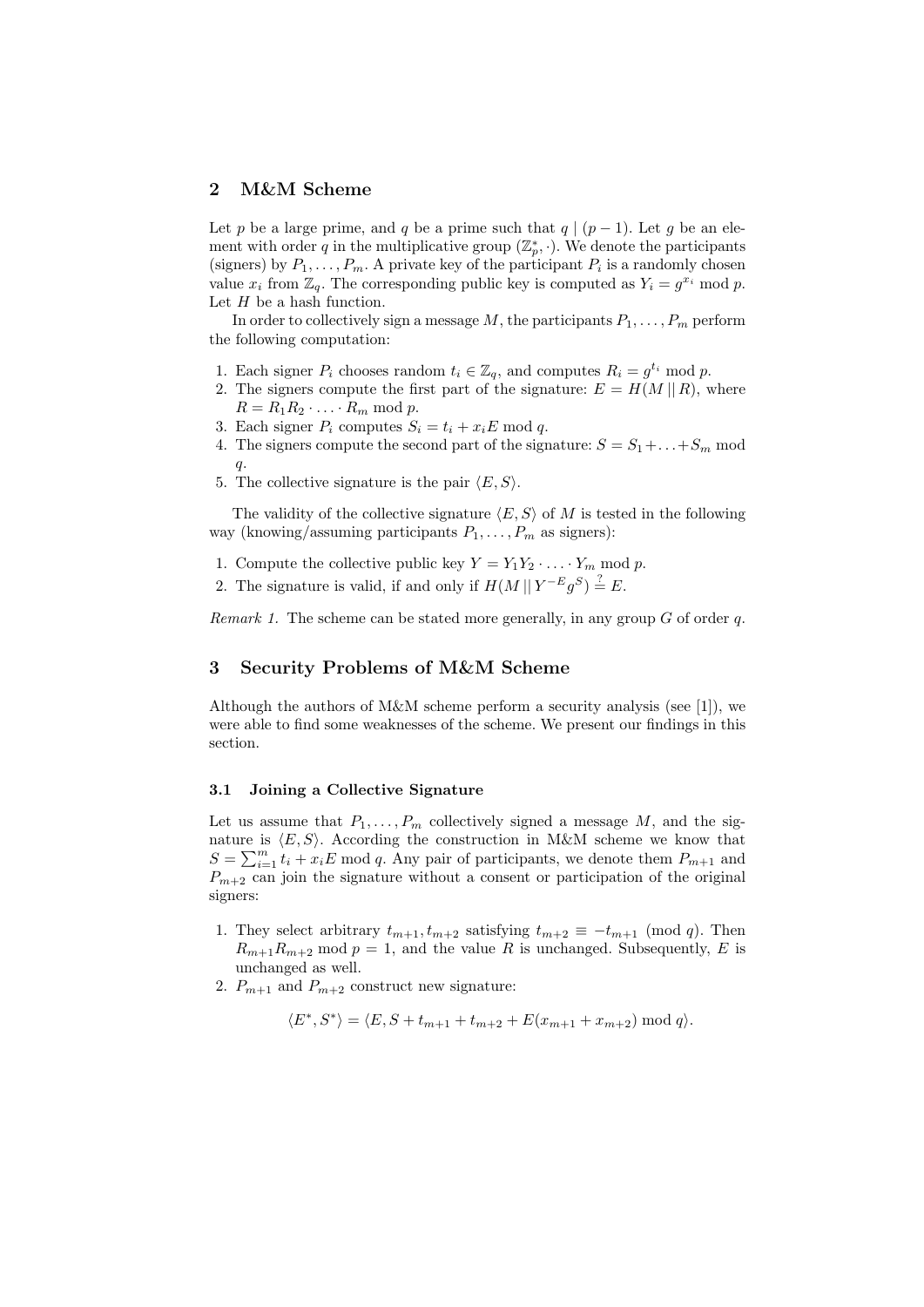The verification of  $\langle E^*, S^* \rangle$  for signers  $P_1, \ldots, P_{m+2}$  will be successful (we denote  $Y = Y_1 \cdot ... \cdot Y_m \text{ mod } p, \text{ and } Y^* = Y \cdot Y_{m+1} Y_{m+2} \text{ mod } p).$ 

$$
H(M \mid | Y^{*-E^*} g^{S^*}) = H\left(M \mid | Y^{-E} Y_{m+1}^{-E} Y_{m+2}^{-E} \cdot g^{S+t_{m+1}+t_{m+2}+E(x_{m+1}+x_{m+2})}\right)
$$
  
=  $H\left(M \mid | Y^{-E} \cdot g^{S+t_{m+1}+t_{m+2}}\right)$   
=  $H\left(M \mid | Y^{-E} \cdot g^S\right)$   
=  $H(M \mid R) = E = E^*$ 

It is straightforward to extend this attack to more than two participants.

Remark 2. There are applications of collective signatures, where such "free joining" property can be desirable (such as signing a petition). However, in other scenarios a signer can have an objection to sign a document when arbitrary/unknown participants can join the signature.

Remark 3. The problem can be easily fixed by adding the number of signers or their public keys into the computation of E value, i.e.  $E = H(M || R || m)$  or  $E = H(M || R || Y_1 || \dots || Y_m)$ . Certainly, the signers must check the correctness of E value (or compute it for themselves) when signing, just like they must do such check in the original scheme.

#### 3.2 Related Public Key Attack

Assume a collaborating group of malicious participants  $P_1, \ldots, P_{m-1}$ . Let  $P_m$  be an arbitrary participant (a victim) outside of the group. This group can create a collective signature of any message  $M$  for  $P_1, \ldots, P_m$  in the following way:

- 1.  $P_1$  sets/registers his public key to  $Y_1 = Y_m^{-1} \mod p$ . Thus,  $x_1 \equiv -x_m$ (mod q) although  $P_1$  does not known the value of  $x_1$ .
- 2.  $P_2, \ldots, P_{m-1}$  sign the message M using M&M scheme. They obtain a signature  $\langle E, S \rangle$ .
- 3. The final collective signature of M for  $P_1, \ldots, P_m$  is  $\langle E, S \rangle$ .

The verification of  $\langle E, S \rangle$  for signers  $P_1, \ldots, P_m$  will be successful (we denote  $Y = Y_1 \cdot \ldots \cdot Y_m \text{ mod } p \text{, and } Y = Y_2 \cdot \ldots \cdot Y_{m-1}$ :

$$
H(M \mid |Y^{-E}g^{S}) = H(M \mid | \tilde{Y}^{-E} \cdot (Y_{1}Y_{m})^{-E} \cdot g^{S})
$$
  
=  $H(M \mid | \tilde{Y}^{-E} \cdot g^{S})$   
=  $H(M \mid R) = E$ 

Strictly speaking, the attack does not require a collaboration of  $P_1, \ldots, P_{m-1}$ , and can be carried by  $P_1$  alone as long as someone does not detect a suspicious public key. On the other hand, the fixes proposed in Section 3.1 do not help in preventing this attack, since the collaborating group of attackers can construct E in any way they need. Moreover, the group can collaborate even more and hide the suspicious (related) public key: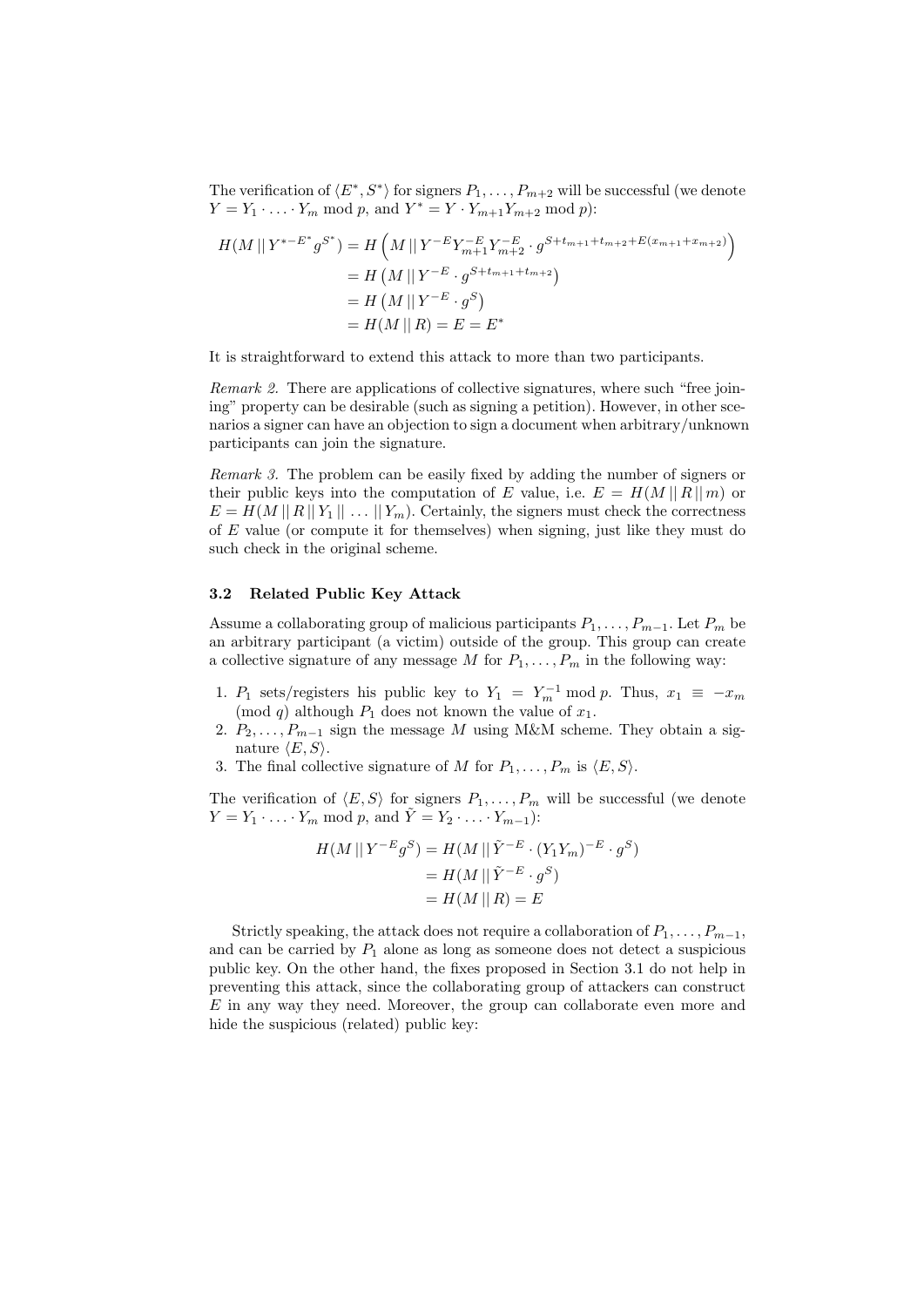- They choose a random nonempty subset  $A \subset \{P_1, \ldots, P_{m-1}\}.$
- − The attackers from A selects their public keys so that  $\prod_{i\in\mathcal{A}} Y_i \equiv Y_m^{-1}$  $(mod p)$ . Notice that this can be done such that exactly one attacker from A does not know the secret key corresponding to his public key.
- The attack proceeds as before signature of M created by  $\{P_1, \ldots, P_{m-1}\}\right.$ A is again a valid signature of M for  $P_1, \ldots, P_m$ .

In this case the checking of suspicious public keys requires testing of all possible sets  $A$  – which is infeasible (exponential in m).

An easy fix to related public key attack is to sum participants' secret keys into S in a nonuniform way. For example, each participant can compute his/her  $S_i$  as  $S_i = t_i + E w_i x_i \mod q$ , where  $w_i = H(Y_i || E)$ . Computation of S is unchanged:  $S = S_1 + \ldots + S_m$  mod q. The signature is still the pair  $\langle E, S \rangle$ . Notice that the values  $w_1, \ldots, w_m$  can be computed from E and public keys, therefore they are not part of the signature. However, the verification must be changed accordingly:

$$
H(M || (Y_1^{w_1} \dots Y_m^{w_m})^{-E} \cdot g^S) \stackrel{?}{=} E.
$$

Certainly, the security properties of this modification must be analyzed in detail. Moreover, the modification increases computational complexity of signing and verification.

### 3.3 Impact on M&M Variants

The authors [1] proposed two variants of the original collective signature scheme: the blind collective signature scheme, and the multi-signature scheme for simultaneous signing a package of contracts.

Since the "blind" variant creates exactly the same signatures as the original scheme, both attacks described in previous sections can be applied to this scheme as well. Moreover, also the fixes proposed there can be included into this variant.

The problem of simultaneous signing a package of contracts is to produce a collective signature of m participants  $P_1, \ldots, P_m$  for n documents  $M_1, \ldots, M_n$ , where each participant  $P_i$  signs the document  $M_{\alpha_i}, \alpha_i \in \{1, ..., n\}$ . The variant of M&M scheme dealing with this problem works in the following way:

- 1. Each signer  $P_i$  chooses random  $t_i \in \mathbb{Z}_q$ , and computes  $R_i = g^{t_i} \mod p$ .
- 2. The signers compute the first part of the signature:  $E = f(R)$ , where  $R =$  $R_1R_2 \cdot \ldots \cdot R_m$  mod p and f is some compression function, e.g.  $f(R)$  =  $R \mod q$ .
- 3. Each signer  $P_i$  computes  $S_i = t_i + x_i h_i E \text{ mod } q$ , where  $h_i = H(M_{\alpha_i})$ .
- 4. The signers compute the second part of the signature:  $S = S_1 + ... + S_m$  mod q.
- 5. The collective signature is the pair  $\langle E, S \rangle$ .

The validity of such collective signature  $\langle E, S \rangle$  is verified as follows:

1. Compute the collective "data-dependent" public key  $Y = Y_1^{h_1} \cdot \ldots \cdot Y_m^{h_m}$  mod p, where  $h_i = H(M_{\alpha_i}).$